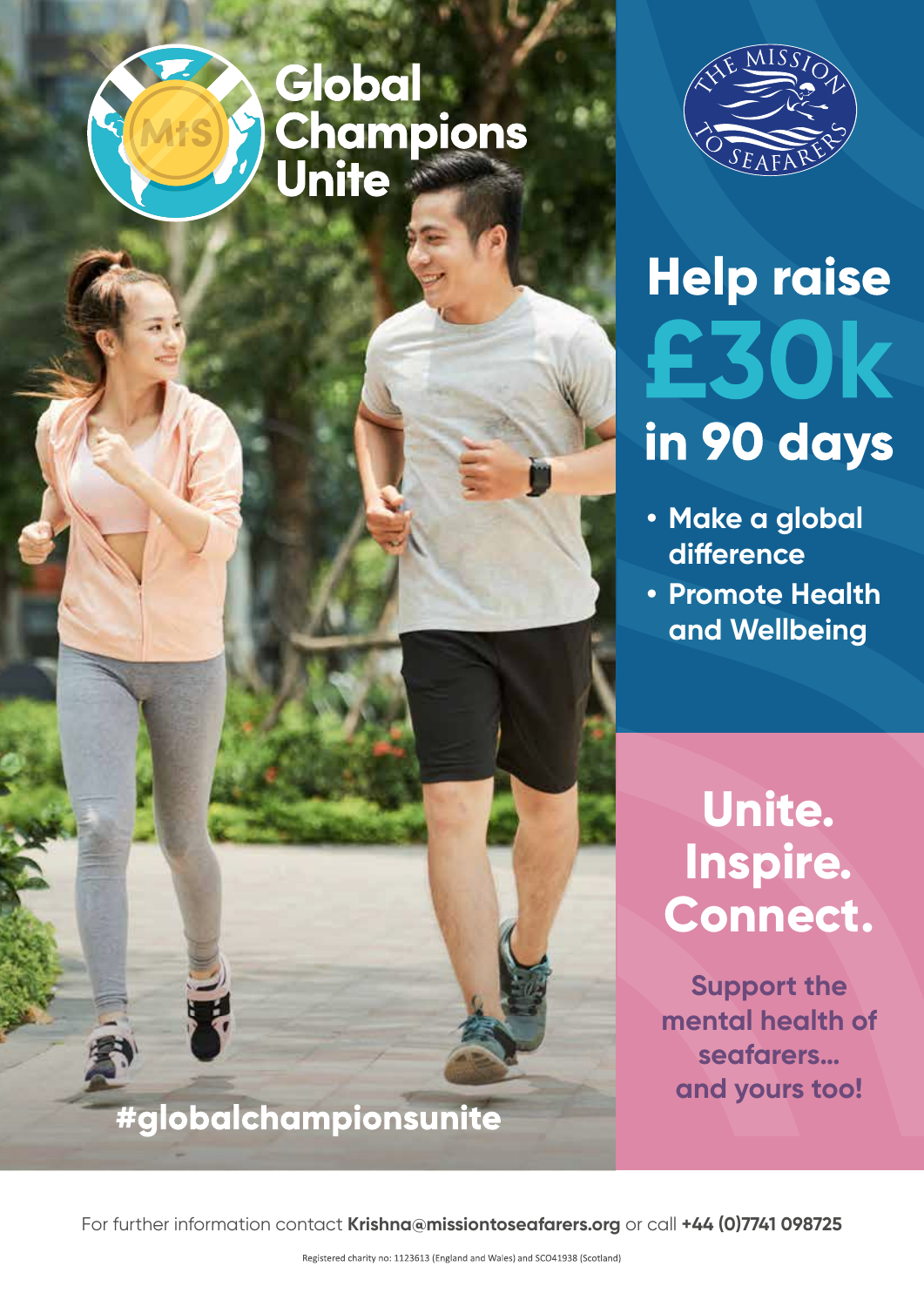# **Thank you.**

#### **It is an absolute pleasure to be welcoming you as a real or potential supporter/team member for The Mission to Seafarers Global Champions Unite 2022.**

Perhaps we are welcoming you back? Global Champions Unite has been a big success over the last two years, and the efforts of so many in such diverse ways have been an absolute inspiration. In 2022, seafarers continue to be impacted by the pandemic, not least as a result of restrictions on shore leave. In addition, we are now dealing with so many crew who find themselves caught up in one way or another in the tragedy of Ukraine, sometimes devastatingly so. The Mission to Seafarers continues to address acute and widespread practical and pastoral need wherever we find it. We provide a key resource for crew, both through our extensive port support networks and through a range of projects supporting both seafarers and their families. We cannot do this without your help. Our Global Champions Unite programme is one way in which you can contribute – and there are limitless options as to what you might do – the more creative the better! You might choose to do something independently or as a team. I very much hope, whatever you do, you will find it both stimulating and enjoyable. Whatever you do, you can be sure it will make a difference to us and, far more important, to the seafarers we serve. All funds raised will contribute towards our Sustaining Crew Welfare Fund. We hope you can rise to the challenge! Many, many thanks in advance for your 2022 efforts.

#### **The Revd Canon Andrew Wright** Secretary General



**[Download the Sustaining](https://www.missiontoseafarers.org/wp-content/uploads/Sustaining-Crew-Welfare-LR-FINAL-Brochure.pdf)  Crew Welfare Brochure** 

# **The Facts**

**There is a 20%-30% lower risk of depression and general feelings of distress for adults participating in daily physical activity (Start Active, Stay Active).**

**In 2020 Global Champions Unite challenges raised £77k, which contributed towards The Mission to Seafarer's work globally.**

**globalchamp**ionsunite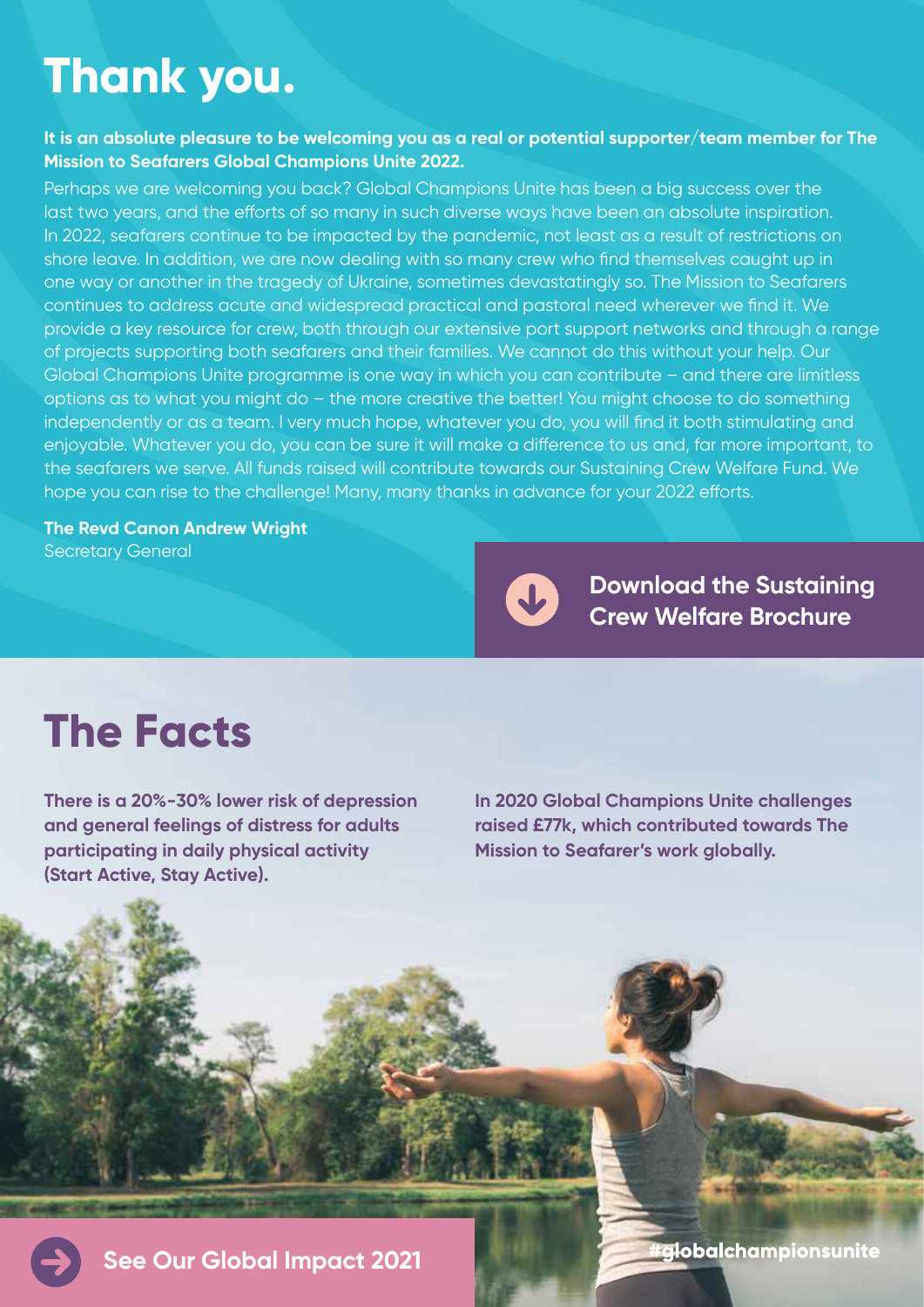# **So, let us get you started on your Global Champion journey!**

### **Choose your challenge**

Whether you are someone who exercises every day, or not at all, there is a challenge that will stretch your abilities.

**You can train for almost anything if you have the perseverance and the motivation. So get creative.**





"THE SKY HAS NO LIMITS. NEITHER SHOULD YOU.

**USAIN BOLT** 

- **Buddy up** Doing these challenges with **Remember...**<br> **• Remember...** someone (even just checking in via text) is super helpful to stay accountable.
- **• Track your progress** Record your challenge on an app or in a calendar so you can see your improvements every day.
- **• Create a structure** Schedule your challenge, knowing when you are going to complete your challenge keeps you motivated and in action.
- **• Get your family, friends, and community involved**... the more people there are rooting for you, the easier your challenge will be!

- **1. Stay hydrated.**
- **2. Eat appropriately.**
- **3. Sleep.**
- **4. Stand Proud.**
- **5. Have fun!**

#globalchampionsunite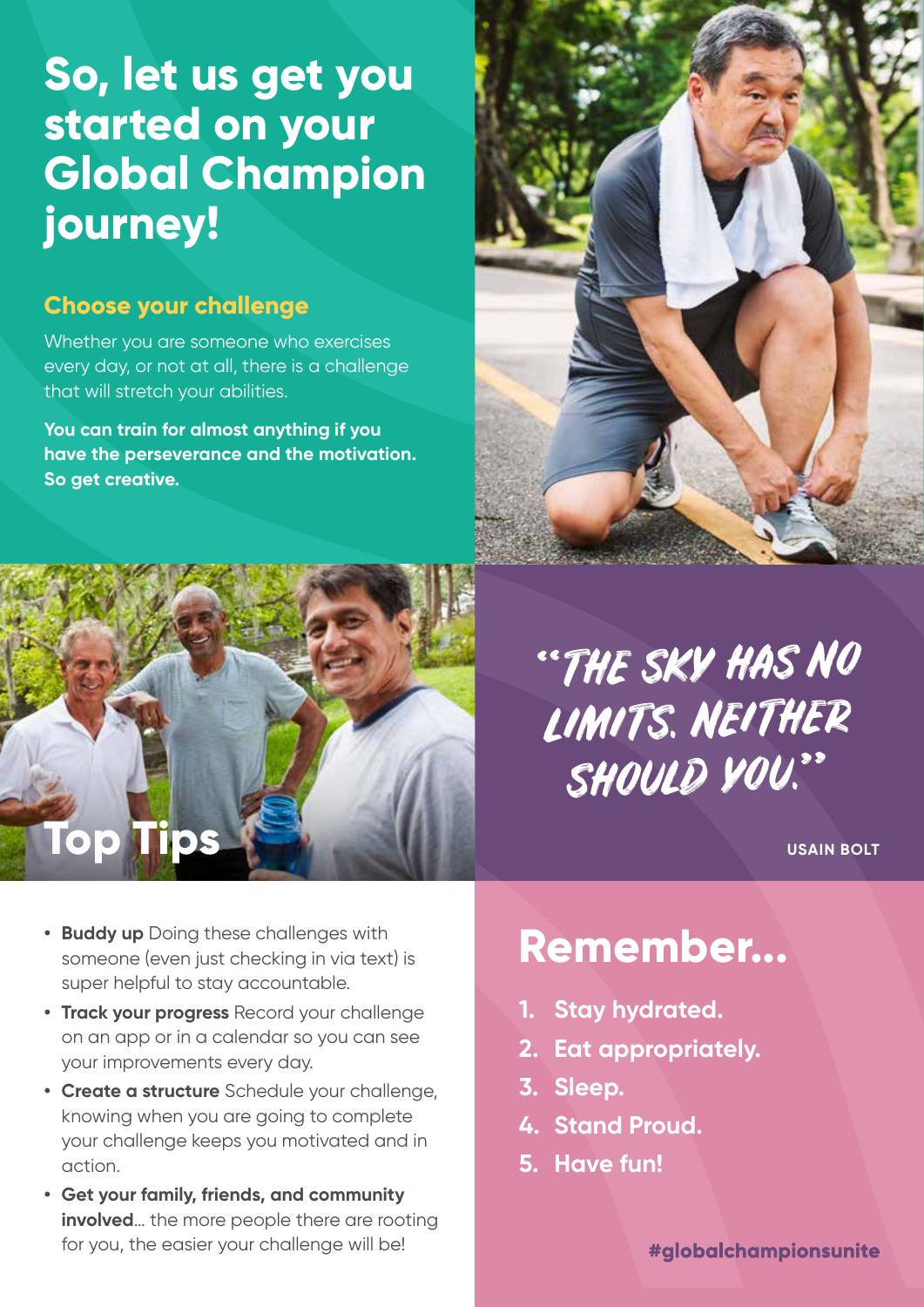**Here are some ideas to help you generate sponsorship and set you on your way to fundraising success.**



#### **First, set up a JustGiving page.**

1. Go to the **JustGiving campaign page**  and select...

#### **[Start Fundraising](https://www.justgiving.com/campaign/globalchampionsunite2022)**

- 2. Set up a JustGiving account.
- 3. Select **Personal Challenge**



#### **Personal Challenge**

- 4. Fill out the event details form.
- 5. Choose your fundraising page settings.
- 6. Read the JustGiving Terms of Service & Privacy Policy and the Fundraising Regulator's Guidance Notes.
- 7. Create your page.
- 8. You will then be able to navigate the back end of your JustGiving Page to do some of the following:
	- Change the Target Amount to suit you.
	- Share your page.
	- Edit and personalise your page.
	- Connect to Strava or alternative fitness app.
	- Connect to Social Media platforms.

#globalchampionsunite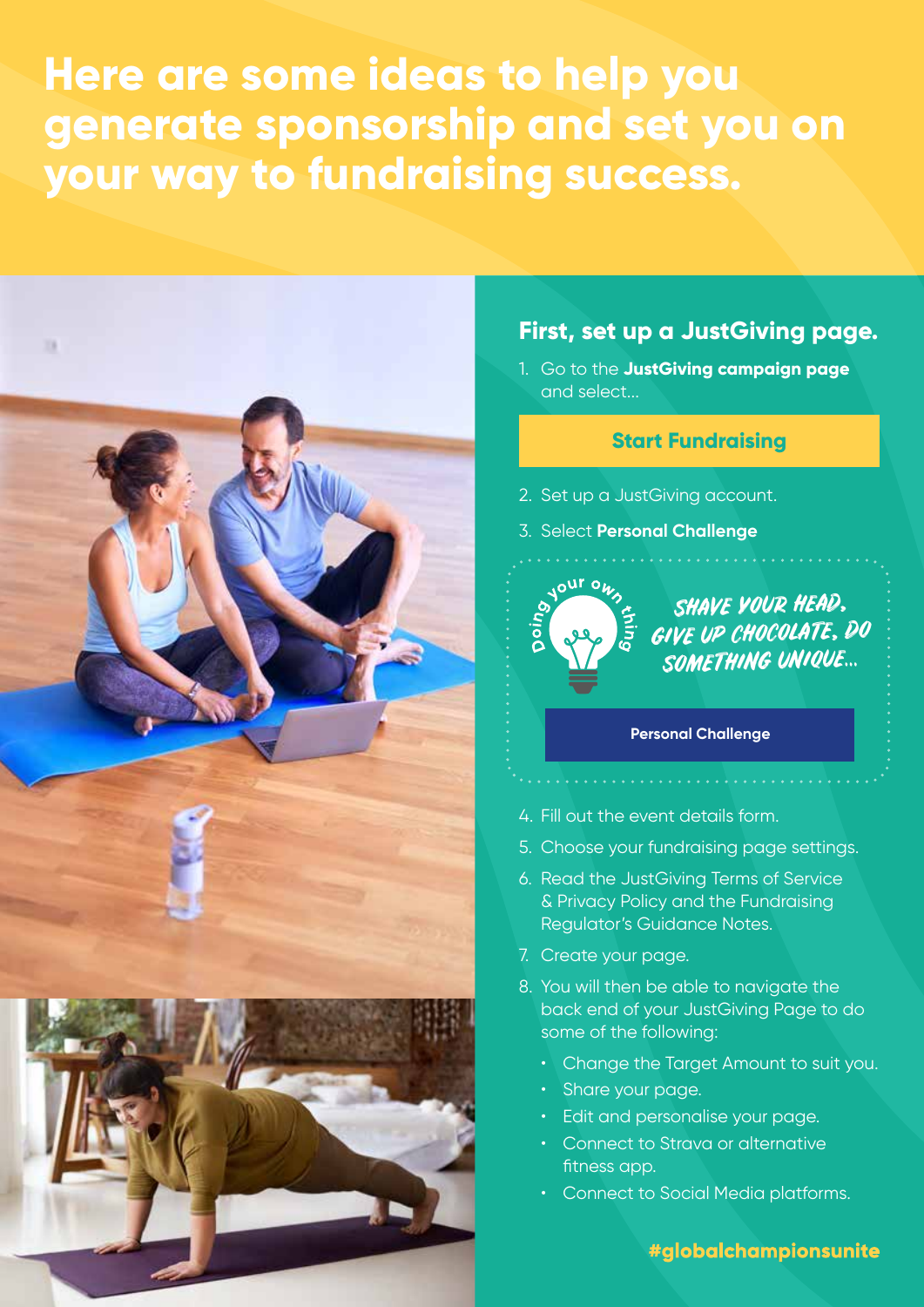# **Who to approach for sponsorship?**

There are 3 main groups of people you can approach for donations. Looking at them like this will help you to identify how best to raise your money:

- **1. Close Contacts** your family and friends.
- **2. Usual Suspects** high profile donors who support a wide range of causes.
- **3. Unusual Suspects** donors who you would never expect to support you and come out of the blue.

# **Close Contacts**

Your friends and family should be the starting point for your fundraising. Their giving capacity will vary, but because they know you, there is an instant connection to your cause. This part of your fundraising may not make you the most money, but it will give you a good start. Raising money from your close contacts depends on getting a large number of people to give as much money as they can afford.

# **Usual Suspects**

These will be well known donors who often give to charity e.g. banks and building societies, national companies, smaller companies, local authorities and local newspapers.

When approaching them, make your cause sound unique and special and offer them something in return – you could wear their company T-shirt throughout the challenge and send pictures to your local newspaper wearing it. Great free publicity for them!

# **Unusual Suspects**

These are the surprise donors who are not connected to you but who may still help your fundraising. They may come through one of your friends and family or be someone you have never met.

### **Points to remember – leverage your contacts!**

- Do not be afraid to ask everyone you know …. Word of mouth is one of the best ways to make your cause known. People are far more likely to donate to a fundraising campaign if they know the person personally.
- Start your fundraising off with a large sponsor – hopefully, other people will follow suit.
- Never be afraid to ask people to sponsor you. Most people will give to charity but only when asked. Explain what you are raising money for, so people know where their money is going.
- If people cannot afford to donate money, they may be willing to donate their time and energy. Perhaps they could help you circulate your challenge JustGiving page to their contacts.
- Do not feel quilty about asking people for money, this is a challenge from beginning to end – you deserve support!